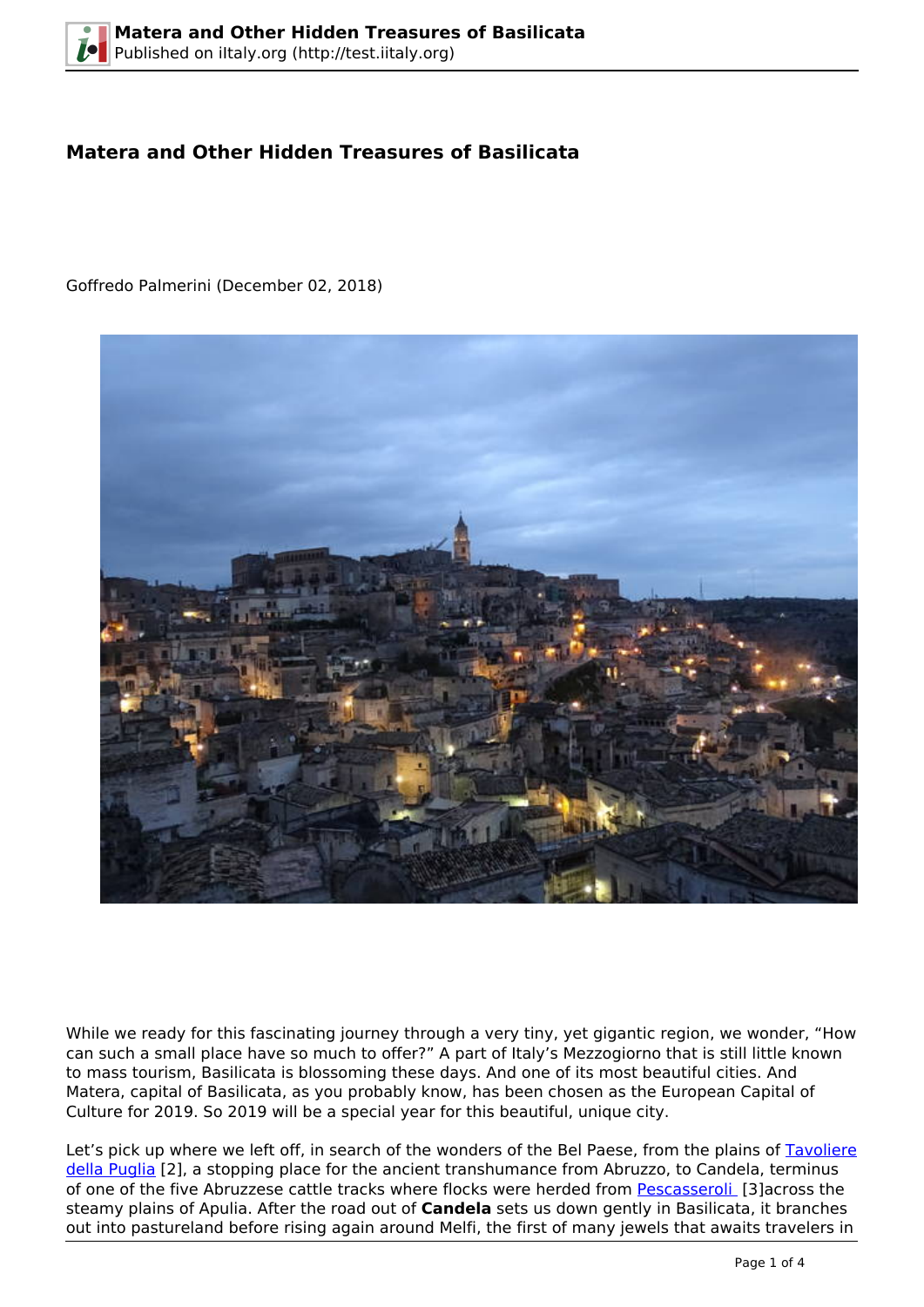

this petite region.

## **Melfi, a Norman gem**

[Melfi](https://en.wikipedia.org/wiki/Melfi) **[4]**is a rather stunning apparition, what with its magnificent Norman Castle fortified by bulwarks. The castle dominates the old medieval center, which drops steeply down toward the imposing city walls and its many towers.

One of the biggest attractions in the region, the castle has been the site of major historical events, including the proclamation of the Melfi Constitution, the handiwork of the [Swabian Emperor Frederick](https://en.wikipedia.org/wiki/Frederick_II,_Duke_of_Swabia) [II](https://en.wikipedia.org/wiki/Frederick_II,_Duke_of_Swabia) [5], stupor mundi himself. The constitution laid out a series of laws whose judicial wisdom never ceases to astonish, even today. Later, the Angioini family turned the castle into the official residence of Maria of Hungary, wife of King Charles II of Anjou. Under Aragon rule, the castle was passed on to the Caracciolo family and later to Prince Andrea Doria, whose descendants looked after the place until 1950. For the first two centuries after the year 1000, it served as the seat of as many as five councils.

During the Third Council of Melfi, Pope Urban II ordered the first [Crusade](https://en.wikipedia.org/wiki/Crusades) [6]. The city merits a visit for its monuments and cave churches. From Melfi the road runs on to Venosa, an ancient Samnite city subsequently conquered by the Romans. After the Social War of 89 BC, the Romans elevated its status to a municipium, granting voting rights to the city and Roman citizenship to its citizens. Horace, one of the most laureled Latin poets, was born and lived

here for a few years before moving to Rome. An interesting ancient archaeological park, Venusia, contains baths, an amphitheater, and an entire neighborhood of well-preserved Roman houses (or domae). The Castello Pirro del Balzo is also a magnificent site.

#### **Heading towards Metaponto**

Past **Melfi,** the street continues on a less fretfully windy path, cutting across fresh rows of trees. To your right Castel Lagopesole towers above a

hill. First Norman and later Swabian, the castle was a second home to Frederick II and his son Manfredi.

During the latter half of the 1800s, after the unification of Italy, the castle was used as a hideout for Carmine Crocco, the famous brigand of Basilicata, who played a major role in that social phenomenon and was later put down by the militias of the House of Savoy. Just beyond a snaking tract of road, we arrive at the foot of a hill dominated by the urban sprawl of Potenza, [Basilicata](https://en.wikipedia.org/wiki/Basilicata) [7]'s beautiful capital city. Standing at an intrepid altitude of 819 meters, or 2700 feet, the city is distinguished by its ancient history and monumental architecture. Alas, our travel diary can't do justice to the place, which deserves a lot more attention, so instead we'll hop on the ring road running south around the hill, and from there exit onto the **Basentana highway.** The arterial road, so-called because it follows the course of the **river Basento** before reaching the Ionian Sea, runs continuously downhill for over 60 miles, all the way to Metaponto, also known as the California of Italy.

## **History, culture an beauty**

Gullies of yellow broom and thriving fluvial vegetation grow alongside the road that winds through the valley, here narrow – see, for example, the area around Pietrapertosa, a town hanging at a dizzying angle off the right side of the hill, below sharp rocky cliffs – Basilicata's version of the Dolomites – and there wide, with a range of small cities and lovely villages perched atop the summits on either side of the Basento valley. Tricarico, Grassano, Grottole, Ferrandina, Pisticci.

High up on the left is **Bernalda** and its beautiful Castello Aragonese, which may originally have been a Norman castle. A marvelous city with almost 13,000 inhabitants, Bernalda boasts an orderly network of paved streets and charming buildings. One mile- and-a-half-long avenue, with broad sidewalks decked out with plants and flowers, runs the length of the city, past the **Churches of San Donato a**nd the **Chiesa Madre** dedicated to Saint Bernardino da Siena. Because the Franciscan friar is patron saint of both cities, Bernalda is twinned with L'Aquila, where the saint used to preach and where, on 20 May 1444, he chose to die. Bernalda is also twinned with Siena and Massa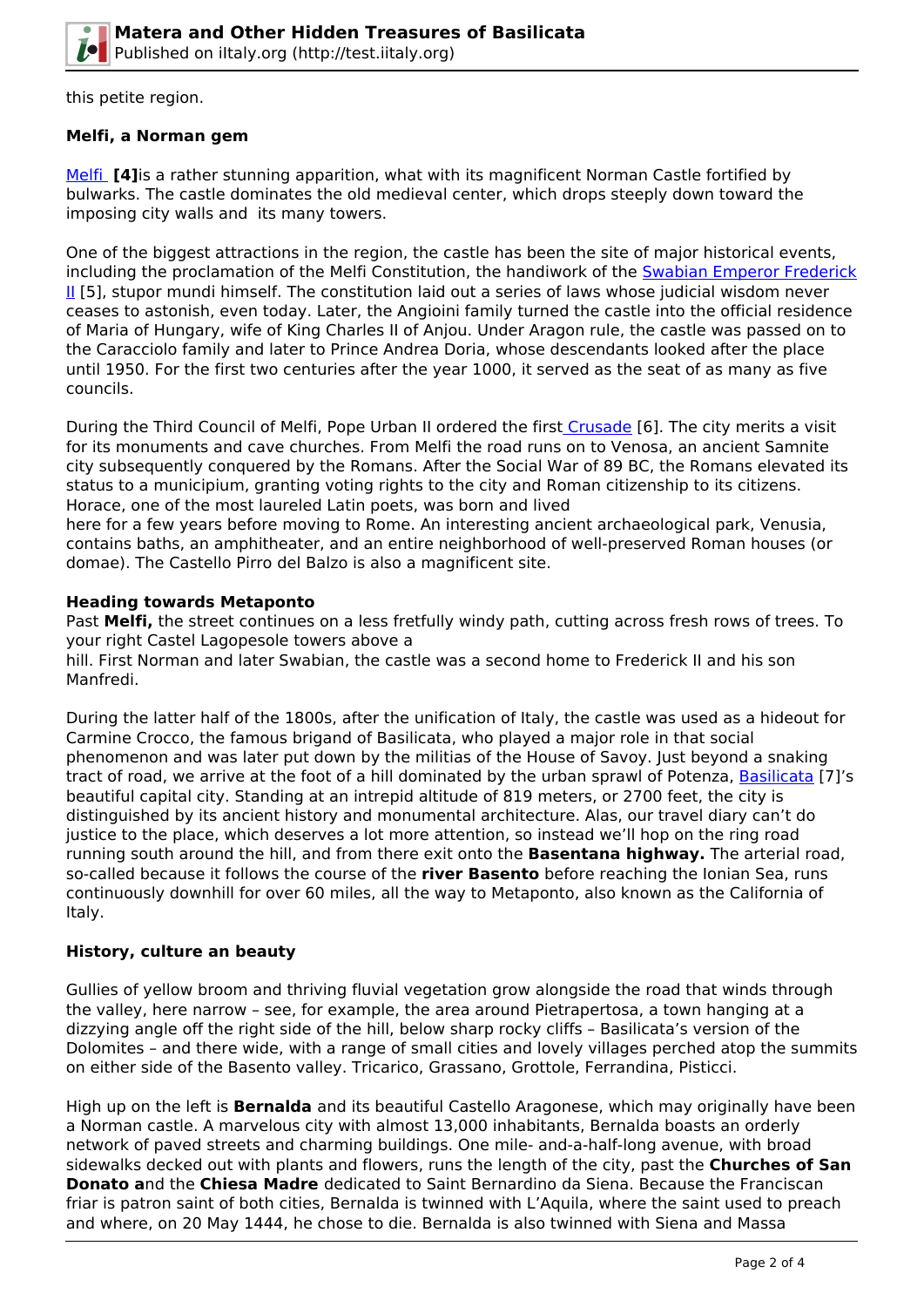

Marittima, the latter the place of his birth. In August the festival of San Bernardino is an extraordinary gathering of the people of Bernalda as well as its many visitors who come for the amenities of the lido di **Metaponto**, the beach nestled between the Bradano and Basento outlets, between a pearly sea and a splendid green river belt, the epitome of the Mediterranean. The city is also home to the grandparents of Francis Ford Coppola.

The famous director and his daughter Sofia so love the city that they have opened a resort and other hotels in the area. The resorts and campgrounds on the lido are friendly and in good order, while the remains of an early Greek settlement, a place where Pythagoras brought his school of philosophy, continue to draw tourists thanks to their cultural importance. Here people have the opportunity to admire the beauty of the Tavole Palatine, a Theater, temples built in honor of Hera and Apollo, and an archaeological museum.

#### **Matera and its its Sassi**

We depart the lush plains of Metaponto to make our way to **Matera,** the last stop on our trip. The road runs opposite **Bradano** and past **Montescaglioso,** which we can see perched on a hill where Benedictine monks left behind a huge footprint in the form of a monastery the size of a city. A few miles on, we cross gorges, deep canyons carved by the water that passed this way ages ago.

The Gravina, or Gorge of Matera, stands as a symbol of the geological origins of the Sassi, the extraordinarily unique monument of this beautiful city whose historic center is composed of dwellings carved out of rock dating back to prehistoric times. **The Sassi, Caveoso and Barisano,** have been dubbed UNESCO World Heritage sites and are propped up by either side of the gorge, which is split down the middle by an arterial road where the Duomo has been erected.

The cave dwellings drop away layer after intricate layer. Trails dug into the bluffs lead to the gorge's summit, over which the modern city has been built. Lived in till the 1950s and made famous b[y Carlo](https://en.wikipedia.org/wiki/Carlo_Levi) [Levi](https://en.wikipedia.org/wiki/Carlo_Levi) [8]'s 1945 novel [Christ Stopped at Eboli](https://en.wikipedia.org/wiki/Christ_Stopped_at_Eboli) [9], which he wrote while on the border, the Sassi were then "liberated" of their inhabitants, who were subsequently moved to anonymous buildings on the outskirts.

It took decades to begin restoration of these extraordinary complex of "primitive" – yet surprisingly practical and economically arranged – dwellings. They say that monks from the Far East are responsible for the cenobes and rugged churches that dot Sassi di Matera. Their frescoes owe a debt to the Byzantines. The most important monument in Matera is the Duomo built in the 13th century in Apulian- Roman style. A beautiful door adorns the façade, as do a sumptuous rose window and other architectural gems. The inside has a Latin Cross plan with three naves and significant works of art. Other churches of note – San Giovanni Battista, Santi Pietro e Paolo, San Francesco, Santa Chiara, San Pietro Caveoso, Santa Maria de Idris, and others – stud o Caveoso, while in o Barisano the most highly regarded churches are Sant'Agostino, Santa Barbara, Santa Maria della Valle and San Pietro Barisano. In Gravina stands the church of Santa Maria della Colomba, known for its Roman façade and rose window.

## **European Capital of Culture**

The clean up and restoration work has lured residents and businesses back to the i. A special mention should be made of the hotel development project known as **"**[Le Grotte della Civita](http://legrottedellacivita.sextantio.it/en/) **[10],"** one of the most extraordinary destinations in the world, according to The New York Times. This, nevertheless, is only part of the huge effort made in recent years to resurrect the sassi, rehabilitate its buildings, restore the facilities and character of the city, and boost its cultural life. The overhaul helped Matera's candidacy for [European Capital of Culture 2019](https://ec.europa.eu/programmes/creative-europe/actions/capitals-culture_en) [11], for which it beat out other prominent Italian cities. All it took was highlighting the uniqueness of the city and its artistic heritage. Its selection as a European Capital of Culture has led to a major spike in tourism, further proof that investing in culture is the most concrete step toward developing Italy's Mezzogiorno, brimming with natural beauty and artistic treasures to offer tourists.

Goffredo Palmerini is a prolific writer and journalist, former deputy Mayor of L'Aquila and president of the Abruzzo chapter of ANFE ([Associazione Nazionale Famiglie Emigranti](http://italia.anfe.it/cms/) [12]), Goffredo Palmerini takes us to a fascinating journey from Abruzzo to Puglia, and now Basilicata.